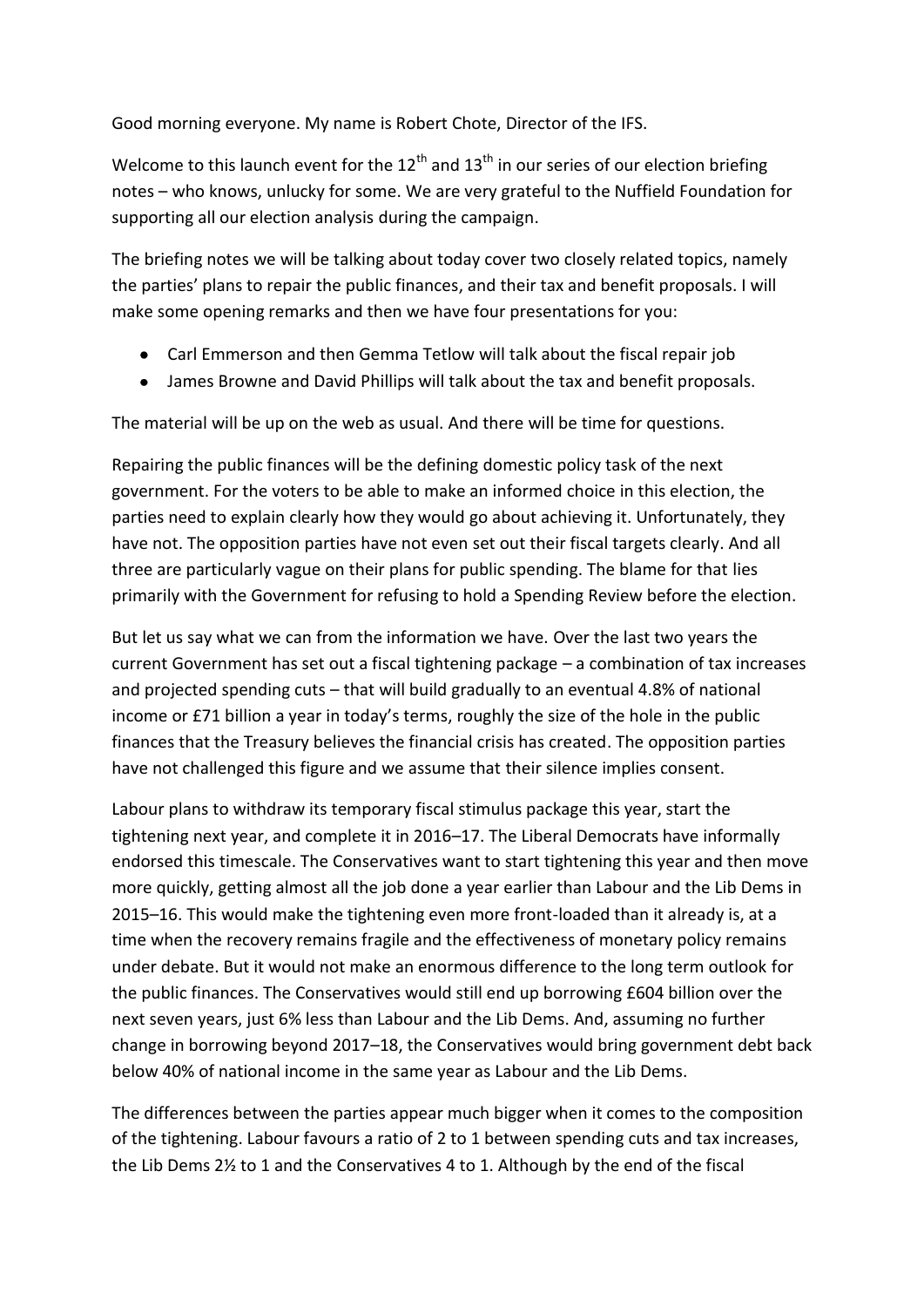tightening the differences in the levels of government spending between the parties and in the levels of the tax burden between the parties would both be less than 1% of national income. No party is proposing radically to change the size of the state from its pre-crisis level.

On tax, measured as a share of national income and converted into today's terms, Labour has already put a £17 billion a year tax increase into the pipeline for the coming parliament. We estimate that Labour would need to announce furtther tax increases worth £7 billion a year in today's terms to meet its goals. The Conservatives have announced a £6 billion net tax cut on top of what is in the pipeline, but we estimate that they would need to reverse about half of this to meet theirs. The Liberal Democrats have announced a £3 billion net tax increase and would not need to do any more unless they found the squeeze on spending unacceptable. When David Cameron said of the Liberal Democrat income tax cut in the first debate "It's a beautiful idea. It's a nice idea. We cannot afford it" that is a slightly odd accusation for a party advocating a net tax cut to make of one advocating a net tax increase.

On spending, no party has announced plans for significant welfare cuts and, without them, their plans would require deep cuts to spending on public services. Over the four years starting next year, Labour and the Liberal Democrats would need to deliver the deepest sustained cuts to spending on public services since the late 1970s. While, starting this year, the Conservatives would need to deliver cuts to spending on public services that have not been delivered over any five-year period since the Second World War.

All the parties have said they wish to protect some parts of public services spending. By 2014–15 the Conservatives need to find cuts of almost £64 billion a year in their unprotected areas, Labour almost £51 billion and the Liberal Democrats almost £47 billion. No party has come anywhere close to identifying where their savings would come from. The Liberal Democrats have identified about a quarter, the Conservatives less than a fifth and Labour about an eighth of what they would need. But bear in mind that the Liberal Democrats would need to find more spending cuts than the others in 2015–16 and 2016–17.

The Conservatives and Labour would claim to have found bigger cuts than these, because they have found efficiency savings. But even if they can find them – which will be very hard to verify even after the event – we believe that it is misleading to count claimed efficiency savings as a contribution to the looming spending cuts. Presumably the parties would try to spend public money as efficiently as possible whether or not they were trying to cut spending and would implement most if not all of these efficiencies anyway. And if the efficiencies the parties claim to have found to turn out to be genuine, then presumably whoever forms the government would strive to implement them.

Thinking about the overall composition again, it is worth noting that when the last Conservative government faced the need for a big fiscal tightening in the early 1990s, we estimate that the ratio of tax to spending cuts was roughly 1 to 1. This may suggest that all